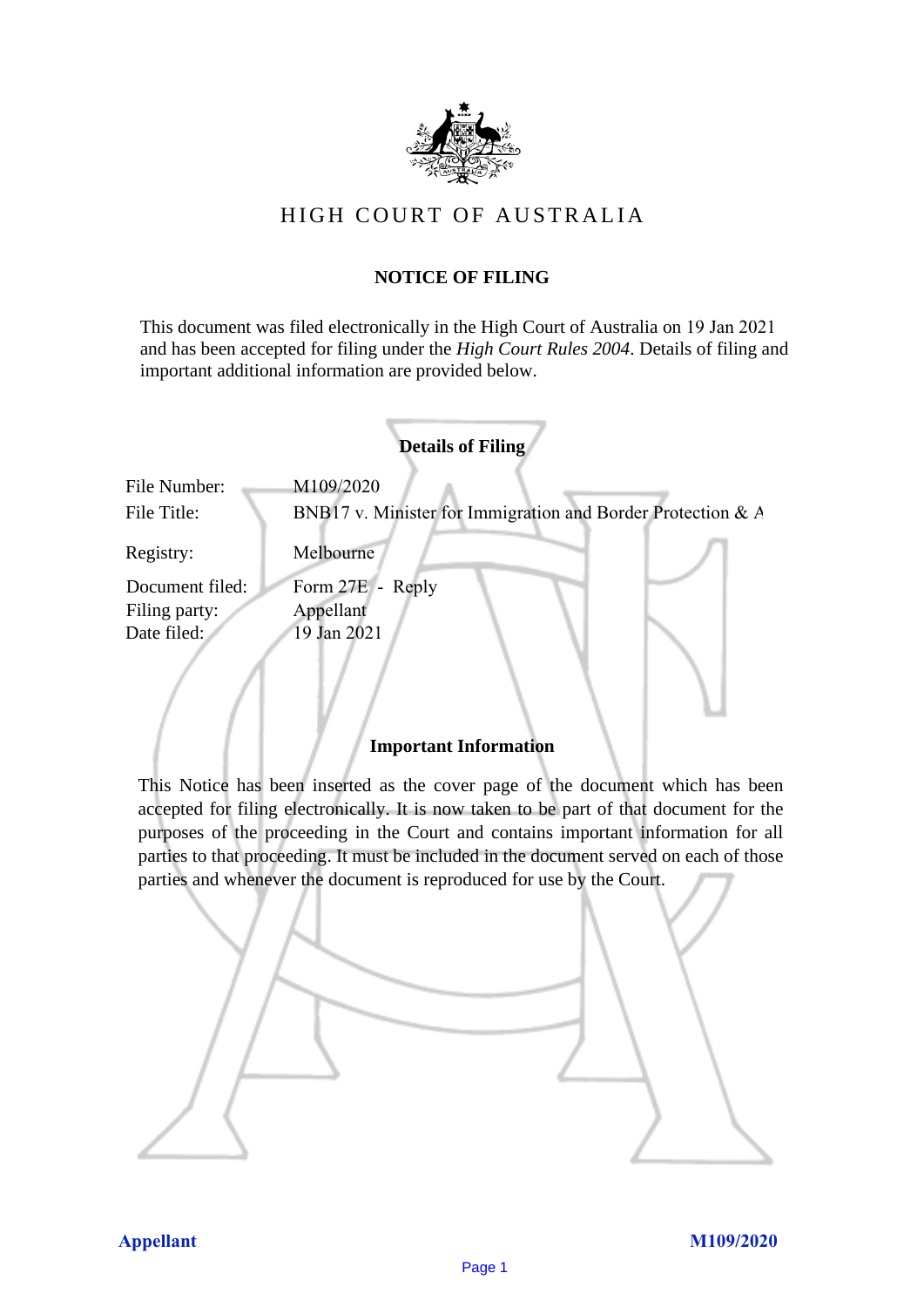## IN THE HIGH COURT OF AUSTRALIA IN THE HIGH COURT OF AUSTRALIA MELBOURNE REGISTRY MELBOURNE REGISTRY

#### BETWEEN: **BNB17** BETWEEN: BINB17

# Appellant Appellant

and and

**Minister for Immigration and Border Protection** Minister for Immigration and Border Protection First Respondent First Respondent

10 **Immigration Assessment Authority** Immigration Assessment Authority Second Respondent Second Respondent

#### **APPELLANT'S REPLY** APPELLANT'S REPLY

#### **Part I: CERTIFICATION** Part I: CERTIFICATION

1. This reply is suitable for publication on the internet. 1. This reply is suitable for publication on the internet.

## **Part II: ARGUMENT**  Part Il: ARGUMENT

- 2. The reply addresses two issues raised by the First Respondent's submissions (**RS)**: 2. The reply addresses two issues raised by the First Respondent's submissions (RS):
- 2.1. Whether the appellant can rely on ground one of the Notice of Appeal in the 2.1. Whether the appellant can rely on ground one of the Notice of Appeal in the circumstances of this case, where the Federal Court refused leave to the appellant circumstances of this case, where the Federal Court refused leave to the appellant 20 to raise that ground, which had not been run in the Federal Circuit Court. to raise that ground, which had not been run in the Federal Circuit Court.
- 20

10

2.2. In relation to ground two, whether it was reasonable for the Authority to find the 2.2. In relation to ground two, whether it was reasonable for the Authority to find the appellant had been evasive in response to questions about being beaten in light of appellant had been evasive in response to questions about being beaten in light of the interpretation issues. the interpretation issues.

#### *Ground 1* Ground I

3. The appellant's reference in the Notice of Appeal to "s 473CD" is mistaken. The 3. The appellant's reference in the Notice of Appeal to "'s 473CD" is mistaken. The correct provision (as identified in the appellant's submissions) is s 473DB {AS, [2.1]}. correct provision (as identified in the appellant's submissions) is <sup>s</sup> 473DB {AS, [2.1]}. The appellant seeks leave to amend the ground so that it reads: The appellant seeks leave to amend the ground so that it reads: IN THE HIGH COURT OF AUSTRALLA<br>
Minister for Immigration and Border Presence in<br>
Minister for Immigration and Border Presence in<br>
10<br>
Minister for Immigration and Border Presence Anthority<br>
The LE CRITTELANTS REPLY<br>
2. Th

30

The Federal Court erred in failing to find that the Second Respondent could not perform its statutory task of considering the "review material" pursuant to 30 *s 473DB of the Migration Act 1958 (Cth) (Act) due to material interpreter errors*  <sup>S</sup> 473DB ofthe Migration Act 1958 (Cth) (Act) due to material interpreter errors *affecting the interview conducted with the primary decision maker.* affecting the interview conducted with the primary decision maker.

4. Contrary to the Minister's submissions, ground one is encompassed by proposed Contrary to the Minister's submissions, ground one is encompassed by proposedground 3 in the Federal Court {RS, [26]}. The proposed ground below alleged the ground <sup>3</sup> in the Federal Court {RS, [26]}. The proposed ground below alleged the Authority was "disabled from carrying out its jurisdiction" as the Authority "could not Authority was "disabled from carrying out its jurisdiction" as the Authority "could not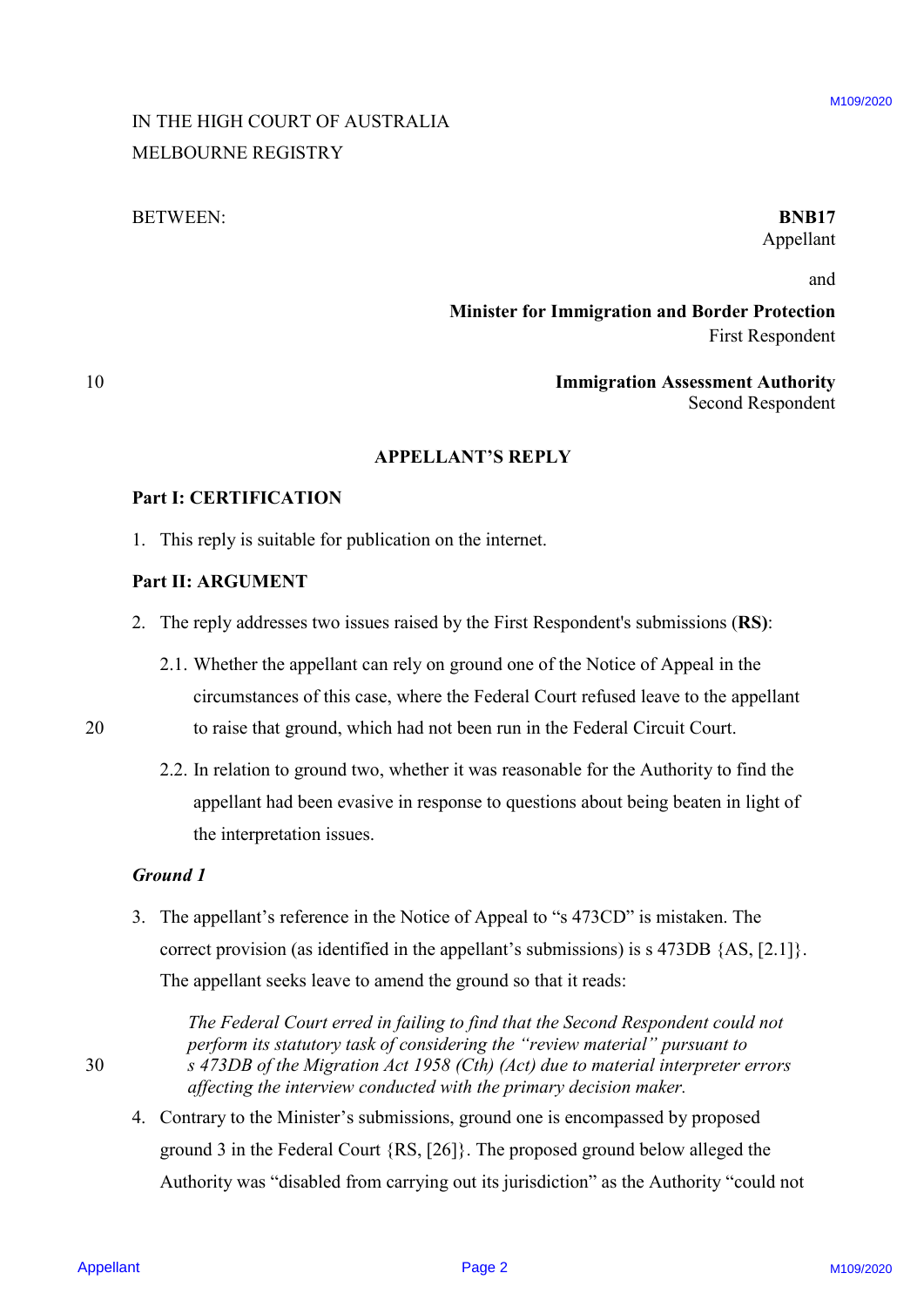review the decision in the absence of adequate interpretation of the appellant's review the decision in the absence of adequate interpretation of the appellant's testimony" {Amended Notice of Appeal at Core Appeal Book (**CAB**) 67}. testimony" {Amended Notice of Appeal at Core Appeal Book (CAB) 67}.

-2- -2-

- 5. In written submissions in the Federal Court, the appellant advanced the ground on two 5. In written submissions in the Federal Court, the appellant advanced the ground on two bases: (i) that due to the interpretation errors the Secretary had not complied with bases: (1) that due to the interpretation errors the Secretary had not complied with s 473CB of the Act to provide the review material; and (ii) as a result of flawed <sup>s</sup> 473CB of the Act to provide the review material; and (11) as <sup>a</sup> result of flawed interpretation, the Authority could not comply with s 473DB(1) of the *Migration Act*  interpretation, the Authority could not comply with <sup>s</sup> 473DB(1) of the Migration Act *1958* (Cth) (**the Act**){Appellant's Submissions in the Federal Court [38] – [39], First 1958 (Cth) (the Act){Appellant's Submissions in the Federal Court [38] — [39], First Respondent's Book of Further Materials, 24}. In this appeal, the appellant relies *only*  Respondent's Book of Further Materials, 24}. In this appeal, the appellant relies only on the latter basis, which the proposed Federal Court ground encapsulated. on the latter basis, which the proposed Federal Court ground encapsulated.
- 10 6. The Judge below erred in holding that the interpretation error did not disable the 10 6. The Judge below erred in holding that the interpretation error did not disable the Authority from conducting the review pursuant to s 473DB of the Act. In applying that Authority from conducting the review pursuant to <sup>s</sup> 473DB of the Act. In applying that finding to the exercise of the discretion to refuse to allow leave to the appellant to finding to the exercise of the discretion to refuse to allow leave to the appellant to advance ground 3 in the Federal Court, the Judge below erred. advance ground <sup>3</sup> in the Federal Court, the Judge below erred.
	- 7. The Minister argues leave should be refused to raise ground one as he could have filed 7. The Minister argues leave should be refused to raise ground one as he could have filed evidence in response had the ground been raised in the Federal Circuit Court, {RS, [35] evidence in response had the ground been raised in the Federal Circuit Court, {RS, [35] – [39]}. That argument should be rejected for the following reasons. — [39]}. That argument should be rejected for the following reasons.
- 8. First, the Minister does not suggest that there is, or even might be, any error in the 8. First, the Minister does not suggest that there is, or even might be, any error in the evidence adduced by the appellant. Although the Minister cannot file evidence to that evidence adduced by the appellant. Although the Minister cannot file evidence to that effect in the appeal, he could have done so in the application for special leave. That he effect in the appeal, he could have done so in the application for special leave. That he 20 has not done so tells against the existence of prejudice suffered by the Minister. 20 has not done so tells against the existence of prejudice suffered by the Minister.
- 9. Secondly, the primary authority relied upon by the First Respondent, *Coulton v Holcombe* (1986) 162 CLR 1 (*Coulton*), is distinguishable. *Coulton* was a private law Holcombe (1986) 162 CLR <sup>1</sup> (Coulton), is distinguishable. Coulton was a private law case. In public law cases, less weight should be given to prejudice to a respondent, and case. In public law cases, less weight should be given to prejudice to a respondent, and a fortiori in a judicial review case regarding a protection visa decision. The serious a fortiori in ajudicial review case regarding a protection visa decision. The serious potential consequences for the individual of a protection visa refusal include detention potential consequences for the individual of <sup>a</sup> protection visa refusal include detention as an unlawful citizen pursuant to s 189 of the Act, followed by involuntary removal to as an unlawful citizen pursuant to <sup>s</sup> 189 of the Act, followed by involuntary removal to a country where an appellant claims to face a real chance of serious harm. <sup>1</sup> Justice a country where an appellant claims to face a real chance of serious harm.! Justice Mortimer's observation in dissent in *Murad v Assistant Minister for Immigration &*  Mortimer's observation in dissent in Murad v Assistant Ministerfor Immigration & *Border Protection* (2017) 250 FCR 510 is apt, where her Honour described it as Border Protection (2017) 250 FCR 510 is apt, where her Honour described it as 30 generally "inimical to the rule of law" for a migration decision to stand where it is 30 generally "inimical to the rule of law" for a migration decision to stand where it is review the decision in the absence of adequate interpretries of the appellant's<br>
Leadingth V-formalist Works of Appellant Core, by the state of the Core of the Core of the Core of the Core of<br>
Leadington in the state of t

<u>.</u>

<sup>&</sup>lt;sup>1</sup> Murad v Assistant Minister for Immigration and Border Protection (2017) 250 FCR 510 (Murad), [55] – [58] (Mortimer J) (dissent); *BKQ16 v Minister for Immigration and Border Protection* (2019) 163 ALD 127  $(RKQ16)$ , [73], [75] – [76] (Mortimer J); CGA15 v Minister for Home Affairs (2019) 268 FCR 362 (CGA15), [36] – [37] (Full Court). [36] — [37] (Full Court).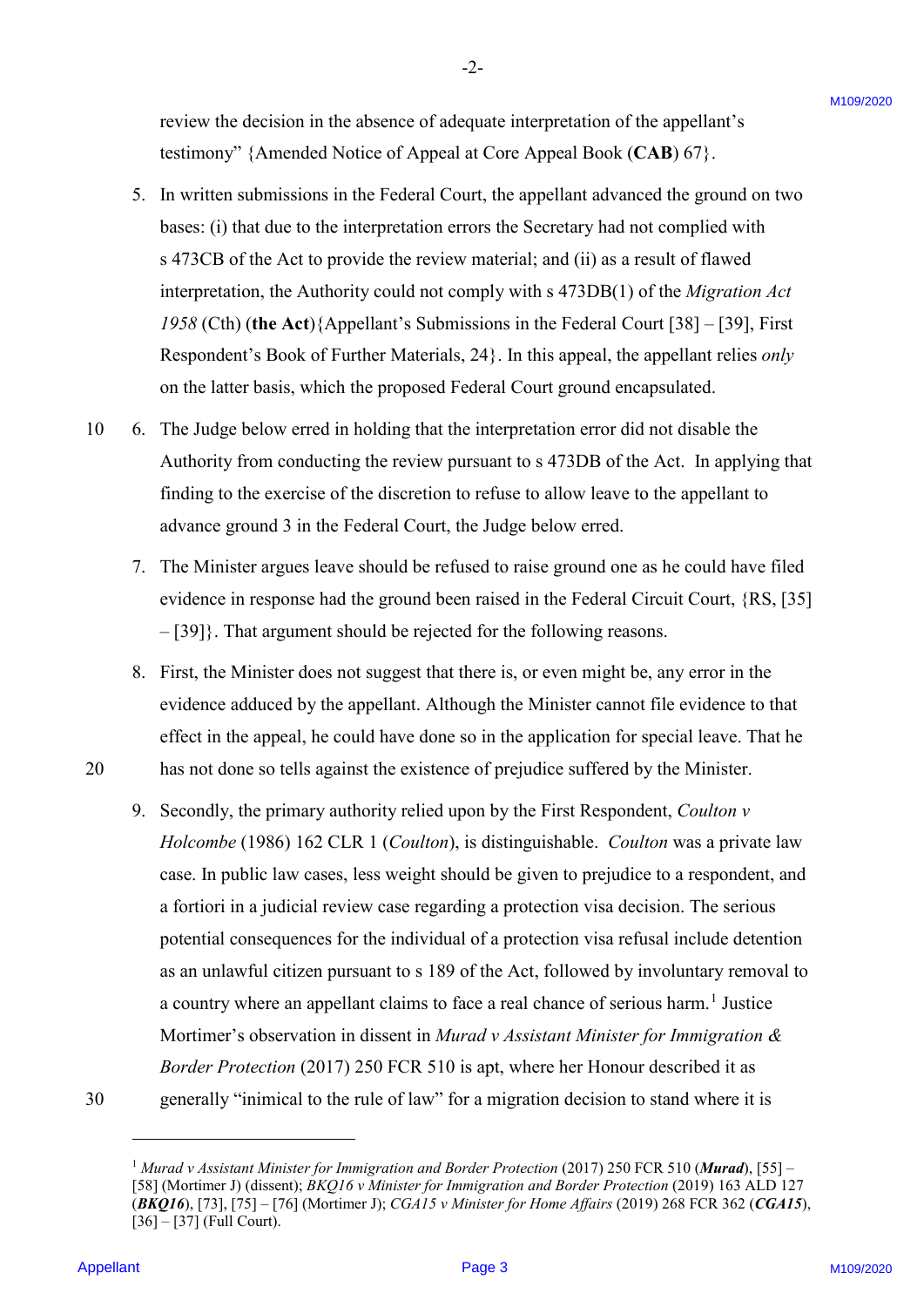capable of challenge based on a clearly arguable ground of appeal.<sup>2</sup> In this statutory context, the merit of the ground should be the primary consideration in granting leave.<sup>3</sup> Any prejudice to the First Respondent is a *consideration* against leave being granted, Any prejudice to the First Respondent is a consideration against leave being granted, but in the context of a protection visa refusal it is not necessarily dispositive. but in the context of <sup>a</sup> protection visa refusal it is not necessarily dispositive.

-3- -3-

- 10. Thirdly, in this matter the prejudice is not significant because unlike in a number of the 10. Thirdly, in this matter the prejudice is not significant because unlike in <sup>a</sup> number of the cases cited at footnote 18 by the Minister {RS, 11 [39]}, this matter did not commence cases cited at footnote <sup>18</sup> by the Minister {RS, <sup>11</sup> [39], this matter did not commence with a classic trial where witnesses were called and cross-examined. Rather, in the with a classic trial where witnesses were called and cross-examined. Rather, in the Federal Circuit Court, the evidence took the form of the contents of a Court Book filed Federal Circuit Court, the evidence took the form of the contents of a Court Book filed by the Minister as well as affidavit evidence put on by the appellant exhibiting by the Minister as well as affidavit evidence put on by the appellant exhibiting 10 transcript and translation of the SHEV interview. The hearing was – as is typical for 10 transcript and translation of the SHEV interview. The hearing was — as is typical for migration judicial review cases in the Federal Circuit Court – listed to be heard for half migration judicial review cases in the Federal Circuit Court —listed to be heard for half a day and concluded within that time frame. The Minister could have chosen to meet a day and concluded within that time frame. The Minister could have chosen to meet the new ground in the Federal Court with further affidavit evidence from a different the new ground in the Federal Court with further affidavit evidence from a different interpreter. The sense of injustice arising in cases where multi-day trials with viva voce interpreter. The sense of injustice arising in cases where multi-day trials with viva voce evidence have occurred and one party would need to reopen a case for further witness evidence have occurred and one party would need to reopen a case for further witness examination/ cross-examination is absent from this case. examination/ cross-examination is absent from this case. equotie of challenge based on a clearly arguable ground of appeal.<sup>2</sup> In this statucey<br>
contact, the mean-of of the ground should be the primary connection in grating (search)<br>
Any prejudice to the First Respondent is a c
- 11. Fourthly, the new argument on appeal sprang from the reasoning of the Full Federal 11. Fourthly, the new argument on appeal sprang from the reasoning of the Full Federal Court authority handed down on 11 February 2019 in *EVS17 v Minister for*  Court authority handed down on <sup>11</sup> February 2019 in EVS17 v Minister for *Immigration and Border Protection* (2019) 268 FCR 299 after the appellant's case in Immigration and Border Protection (2019) 268 FCR 299 after the appellant's case in 20 the Federal Circuit Court had been heard. Prior to *EVS17* there was no authority upon 20 the Federal Circuit Court had been heard. Prior to EVS/7 there was no authority upon which the appellant could rely to the effect that the Authority's task was disabled due<br>to a defect in the review material (here not receiving a correct interpretation of the to a defect in the review material (here not receiving a correct interpretation of the review material, in *EVS17* non-provision of review material). This is not an instance of a party electing not to take an available argument at first instance and then making a a party electing not to take an available argument at first instance and then making <sup>a</sup> difference forensic choice on appeal. Rather, the appellant brought a judicial review difference forensic choice on appeal. Rather, the appellant brought <sup>a</sup> judicial review case on the arguments then available to him only to find that case law developed between his first instance case and the appeal. between his first instance case and the appeal.
	- 12. Fifthly, the translation evidence was always relevant to another ground of judicial 12. Fifthly, the translation evidence was always relevant to another ground of judicial review that the appellant has maintained from the start, being that the Authority failed

30 to use its powers pursuant to s 473DC to cure the interpretation errors in the SHEV

interview. That argument is akin to a failure to inquire and the appellant needed to -

<sup>&</sup>lt;sup>2</sup> Murad, [56]. Her Honour did note at [58] that a ground if raised at the primary stage would have been subject to further evidence from the respondent, such prejudice may be dispositive. <sup>3</sup> *Murad,* [58]. 3Murad, [58].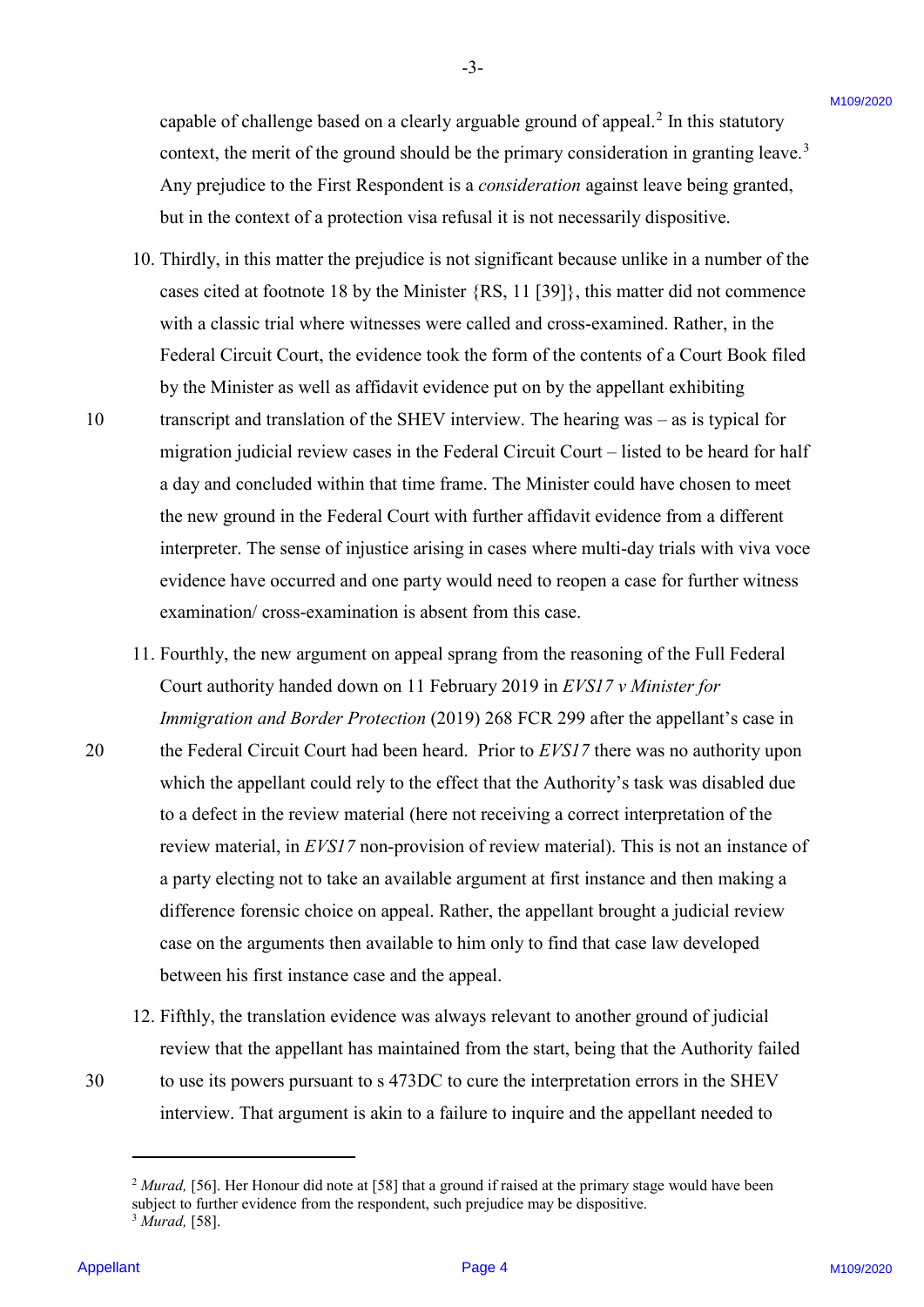demonstrate that steps taken under s 473DC could have produced a useful result. <sup>4</sup> In demonstrate that steps taken under <sup>s</sup> 473DC could have produced <sup>a</sup> useful result.\* In addition, the error had to be shown to be material, and the interpreter evidence was addition, the error had to be shown to be material, and the interpreter evidence was relevant to materiality. The Minister's position in the Federal Circuit Court was that the relevant to materiality. The Minister's position in the Federal Circuit Court was that the interpretation evidence was irrelevant because the Court could only examine the interpretation evidence was irrelevant because the Court could only examine the evidence that had been before the Authority. The Minister's forensic choice about how evidence that had been before the Authority. The Minister's forensic choice about how he responded to the unreasonableness ground caused the Minister not to put on his own he responded to the unreasonableness ground caused the Minister not to put on his own interpretation evidence in the Federal Court. interpretation evidence in the Federal Court.

- 13. There is yet another consideration that arises from the Minister's position in this 13. There is yet another consideration that arises from the Minister's position in this respect. The Judge below refused leave to the appellant to raise the argument now respect. The Judge below refused leave to the appellant to raise the argument now
- 10 pressed on the basis of the translation evidence that was in fact before his Honour. In <sup>10</sup> pressed on the basis of the translation evidence that was in fact before his Honour. In essence, his Honour assumed for the purpose of the leave application that the essence, his Honour assumed for the purpose of the leave application that the translation evidence before the Court was correct, and upon that assumption, translation evidence before the Court was correct, and upon that assumption, nonetheless refused leave. If the Minister's objection to the appellant being allowed to nonetheless refused leave. If the Minister's objection to the appellant being allowed to rely on this ground in the present appeal is upheld, it remains to be decided whether the Judge below erred in refusing leave, and if so, whether it would be appropriate to remit Judge below erred in refusing leave, and if so, whether it would be appropriate to remit the matter to the Federal Circuit Court to permit the Minister to adduce further the matter to the Federal Circuit Court to permit the Minister to adduce further translation evidence. translation evidence. demonstrate that steps taken under a 473DC could have produced a useful result of a<br>addision, the current half the base with be makerial, and the interprets voltence with<br>method in the control of the stress of the matchin

#### *Ground 2*  Ground 2

14. The Authority rejected the appellant's submission that he had failed to answer the 14. The Authority rejected the appellant's submission that he had failed to answer the

- 20 question as to how he had been beaten due to errors in interpretation {IAA Decision 20 question as to how he had been beaten due to errors in interpretation {IAA Decision and Reasons,  $[23]$ , CAB  $11-12$ . The First Respondent identifies two bases on which this approach was not unreasonable  $\{RS, [53] - [54]\}$ : the appellant had not identified any further errors in interpretation apart from those in its written submissions to the any further errors in interpretation apart from those in its written submissions to the delegate; and the delegate had formed a subjective impression the appellant had been delegate; and the delegate had formed <sup>a</sup> subjective impression the appellant had been able to "communicate clearly" at the SHEV interview {Appellant's Book of Further able to "communicate clearly" at the SHEV interview {Appellant's Book of Further Materials, 175}. Materials, 175}.
- 15. First, the Authority had no basis to assume that the interpretation errors identified by 15. First, the Authority had no basis to assume that the interpretation errors identified by the appellant were exhaustive. The appellant provided submissions to the delegate the appellant were exhaustive. The appellant provided submissions to the delegate identifying three examples of difficulties in interpretation. The submission expressly identifying three examples of difficulties in interpretation. The submission expressly 30 stated that the appellant's representative had only arranged for an interpreter to 30 stated that the appellant's representative had only arranged for an interpreter to selectively review the SHEV interview {Appellant's Book of Further Materials (**AFM**), selectively review the SHEV interview {Appellant's Book of Further Materials (AFM), 141}. The appellant submitted that, based on these examples, other questions and 141}. The appellant submitted that, based on these examples, other questions and

-

<sup>&</sup>lt;sup>4</sup> Minister for Immigration and Citizenship v SZIAI (2009) 83 ALJR 1123, [26]).